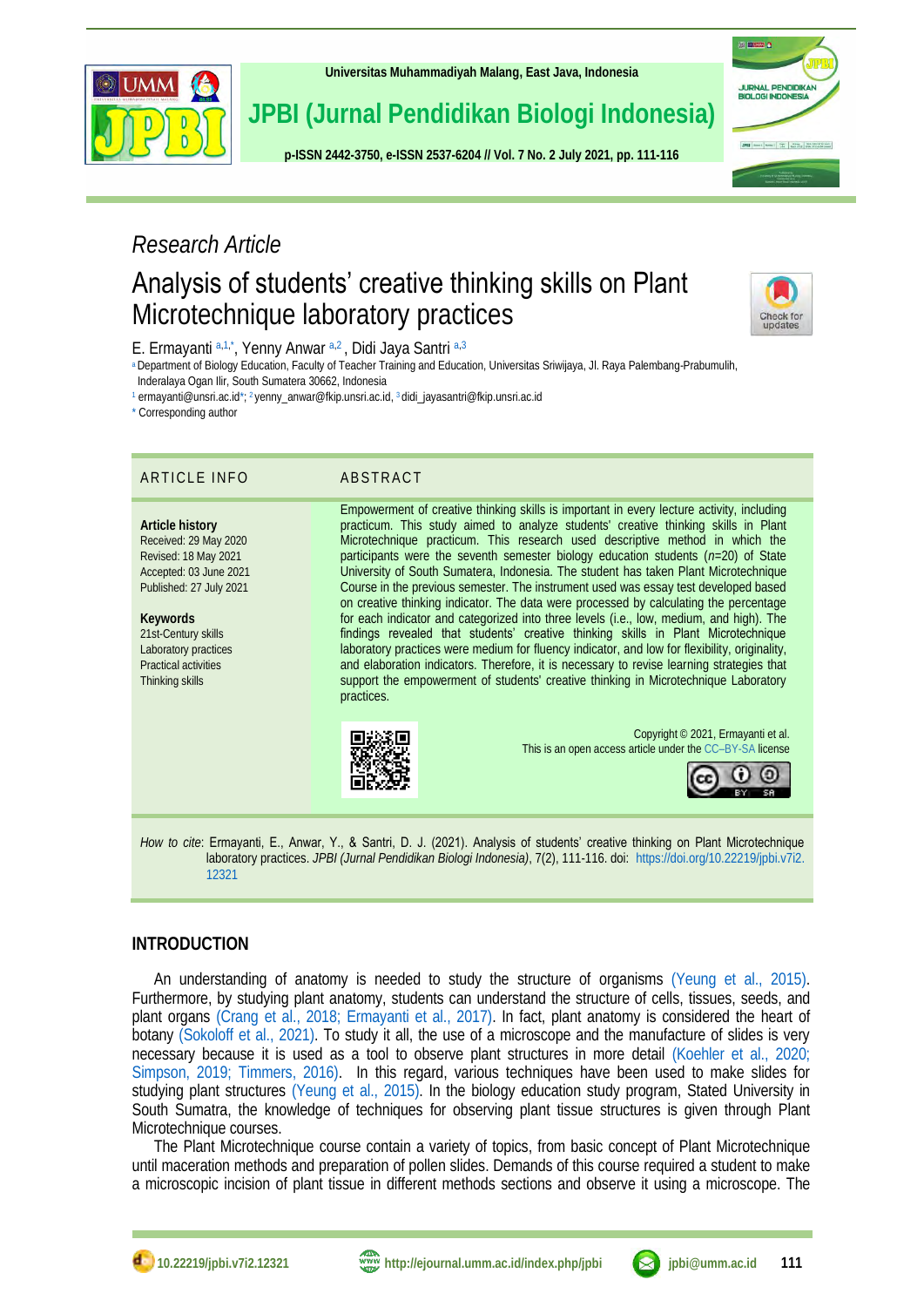students must integrate their knowledge about the anatomical of plants that have been obtained from a previous course. Students are also required to have an extensive insight and skillfully designing, implementing and managing laboratory activities. This experimented experience is expected to serve as a provision for students in drafting the final task proposal plan for undergraduate education. This course should be trained and develop students' creative thinking skills.

Empowering creative thinking skills in students is a very important thing in the current condition. Creative thinking skills allow students to apply their ability to generate ideas, questions, hypotheses and experimenting with different alternatives to solve various problems [\(Kuo & Hwang, 2014;](#page-4-3) [Runisah et al., 2016\).](#page-5-4) With creative thinking skills, student can solve several complex problems [\(Birgili, 2015;](#page-4-4) [Kuo & Hwang, 2014\).](#page-4-3) Besides, previous research provides evidence that creative thinking skills are very important in various domains as well as in daily life [\(Chiu & Salustri, 2010;](#page-4-5) [Runisah et al., 2016;](#page-5-4) [Tekic et al., 2015;](#page-5-5) [Ülger, 2018\).](#page-5-6) Therefore, the ability to think creatively is very important to be trained in students. The teacher must provide assignments that facilitate student to improve their creative thinking skills.

Several studies have examined students' creative thinking skills. Some of them try to examine the effect of several innovative learning models on these thinking skills, such as research-based learning model [\(Nursofah](#page-4-6)  et al., 2018) and problem-based learning [\(Birgili, 2015;](#page-4-4) [Talat & Chaudhry, 2014\).](#page-5-7) The other research was assessed the effect of web-based creative thinking teaching on **students'** creativity [\(Lin & Wu, 2016\).](#page-4-7) Another study tried to evaluate the factor that contributed to student creativity [\(Jia et al., 2019\).](#page-4-8) However, the research that try to examine or to analyze students' creative thinking skills in Plant Microtechnique course is still rare to be carried out. So, the aimed of this study was to describe students' creative thinking skills and explain the constraints in Plant Microtechnique learning. This study need to be conducted because the study will provide a lot of useful information, including how to improve students' creative thinking skills in laboratory practice. The information and data obtained from this study can be used as a basis for designing practical learning innovations in the laboratory to develop student creativity. Besides, this research provides information in practicing one of the 21st-century skills in the learning process in the laboratory.

### **METHOD**

This study used descriptive method. This study was conducted in Biology Education Program, State University in South Sumatera from March to June 2019. The participants of the research were the 7thsemester biology education student (n=20: Female 17 and male 3) who was takes Plant Microtechnique courses in the previous semester [\(Table 1\)](#page-1-0).

<span id="page-1-0"></span>

| Table 1. Distribution of students based on social background |                    |           |                |  |  |
|--------------------------------------------------------------|--------------------|-----------|----------------|--|--|
| Demography                                                   | <b>Descriptive</b> | Frequency | Percentage (%) |  |  |
| Gender                                                       | Male               |           |                |  |  |
|                                                              | Female             |           | 85             |  |  |
| Age                                                          | 21 - 22 years      |           | 20             |  |  |
|                                                              | 19 - 20 years      | 16        | 80             |  |  |
|                                                              | 17-18 years        |           |                |  |  |
| Academic value                                               | $3.6 - 4.0$        |           | 25             |  |  |
|                                                              | $3.0 - 3.5$        |           | 60             |  |  |
|                                                              | $2.5 - 2.9$        |           | 15             |  |  |

**Table 1.** Distribution of students based on social background

The instruments used in this study were creative thinking instrument test (essay test) with fourth indicator namely: sensitivity, fluency, flexibility and elaboration. This instrument test was developed based on creative thinking indicator [\(Al-sulaiman,](#page-4-9) 2009). Before being used as a research instrument, the test questions were tested with students who had finished the Plant Microtechnique course. Then, the validity of the instrument test was analyzed using Pearson's Product Moment Correlation to determine the validity of each item. Meanwhile, to analyze the reliability of the instrument, Cronbach's alpha test was conducted. The results, all the questions used were valid and the reliability of the instrument was 0.493 (moderate category).

Beside essay test, observation guidelines, questionnaires and personal communication guidelines also have been developed. Personal communication and observation were used to get information about the learning process of Plant Microtechnique. On the other hand, students' opinion about the learning process was collected using Questioner. The Information to be obtained namely: (i) Model of practicum guidelines; (ii) the role of students during practicum activities; (iii) student interest in Plant Microtechnique courses; (iv), constraints in practicum activities (v) practicum assignments. The data of creative thinking skills were analyzed with central tendency and dispersion analysis. Data were processed by calculating the percentage (%) for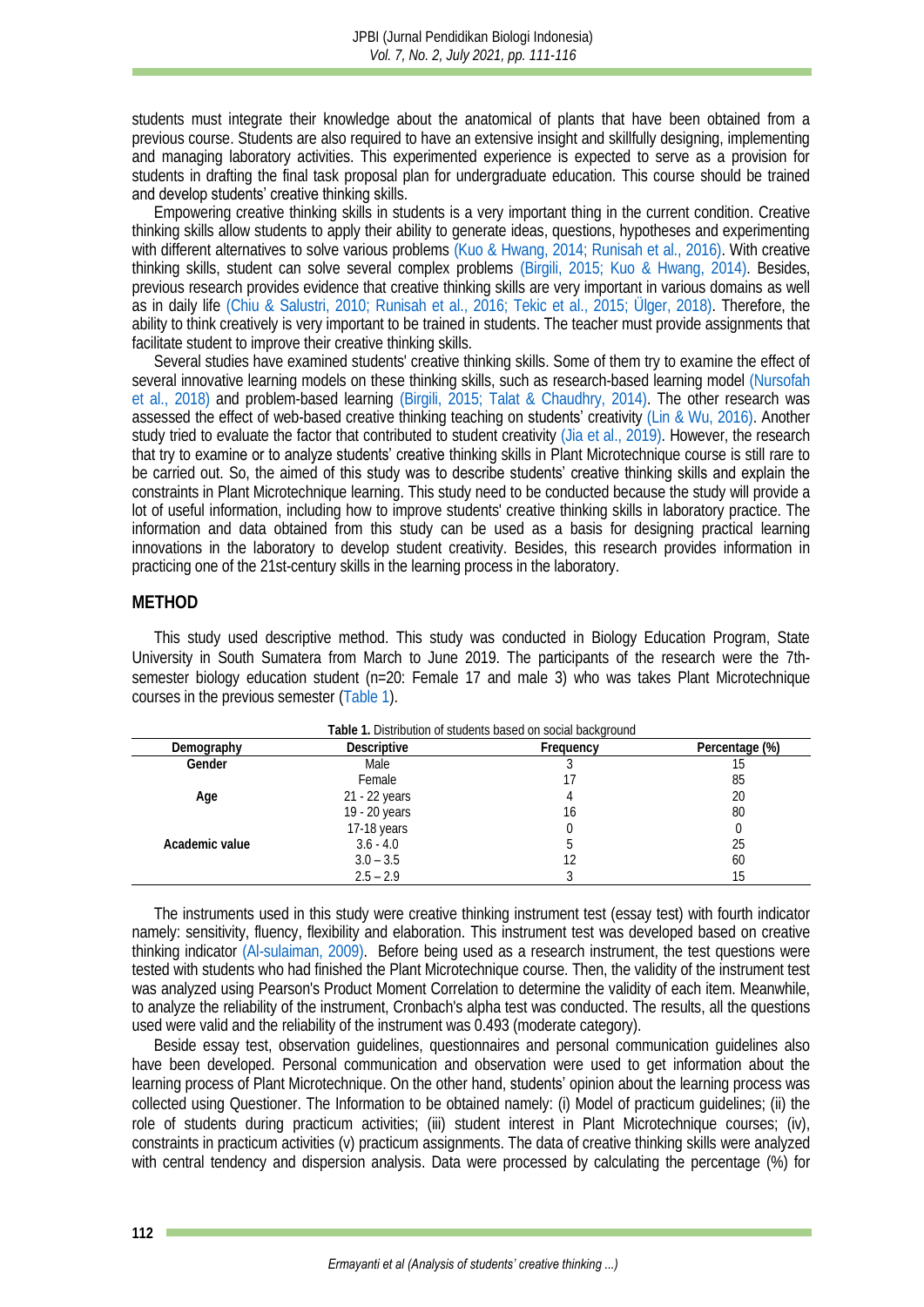each indicator and categorized into three levels (low, medium and high). This category was adapted and modified fro[m Putra et al.](#page-4-10) (2018) an[d Arikunto \(2013\)](#page-4-11) [\(Table 2\)](#page-2-0).

<span id="page-2-0"></span>

| Table 2. Categorized of students creative thinking skills in Plant Microtechnique laboratory practices |          |  |  |  |
|--------------------------------------------------------------------------------------------------------|----------|--|--|--|
| Value                                                                                                  | Criteria |  |  |  |
| 68-100                                                                                                 | High     |  |  |  |
| 33-67                                                                                                  | Medium   |  |  |  |
| 333                                                                                                    | . OW     |  |  |  |
|                                                                                                        |          |  |  |  |

# **RESULTS AND DISCUSSION**

The findings revealed that students' creative thinking skill in Plant Microtechnique laboratory practices were still low in flexibility, originality, and elaboration indicators. Detail of student creative thinking skill in each aspect can be seen in [Table 3.](#page-2-1) According [Table 3,](#page-2-1) it was known that student creative thinking skill were in medium and low category. The highest score was in fluency indicator (medium category) and the lowest score was in flexibility indicator (low category). Based on the analysis of student answers, in the fluency aspect, students have not been able to correctly formulate the titles, objectives, and procedures for practicum. In the flexibility aspect, students have low ability in created representations of plant tissue. Meanwhile, in the elaboration aspect, students generally cannot analyse data correctly according to the concept. The data presented by students was also not based on correct theoretical. This causes the low average in the elaboration aspect (30.00). The results of the analysis of students' creative thinking abilities showed that students with high academic abilities (3.5 - 4.0) had better creative thinking skills than others. Meanwhile, there was no difference between the creative thinking abilities of the male and female student. In general, this data show that the learning process was not facilitated students to develop creative thinking skills. According to observation, questionnaire and personal communication to the students, some of the problems that were considered as causes of student creative thinking skills.

**Table 3.** Score of students' creative thinking skills on Plant Microtechnique laboratory practices

<span id="page-2-1"></span>

| Aspect      | Mean  | ∩riteria i | ◡           |
|-------------|-------|------------|-------------|
| Fluency     | 40.00 | medium     | h.<br>J.I   |
| Flexibility | 25.55 | low        | 4.41        |
| Originality | 26.03 | low        | 3.91        |
| Elaboration | 30.00 | low        | 5 71<br>J.Z |

According to the observation, students were not directly involved in learning activity, especially in laboratory activities such as formulating titles, problems, objectives, hypotheses, determining tools and materials and work procedures. Students just receive the lesson from the teacher. This condition will not develop student laboratory practice skills. In fact, quality of learning is very important in education, where student is involved in learning activity so impact to the learning outcomes [\(Nursofah et al., 2018\).](#page-4-6) But, in this study, students only followed the instructions in the laboratory practice guidelines. Students were not trained in terms of practicum planning skills. Laboratory practices guidelines form cookbook model causes the learning process cannot foster students' creativity. It is also supported by the theory that student's involvement in learning process and learn with understanding will develop their knowledge to solve complex problems and their creative thinking skill[s \(Runisah et al., 2016\).](#page-5-4)

The implementation of laboratory activities was conducted in several phases: (a) explanation at the beginning of laboratory activities; (b) the implementation of laboratory activities in groups; (c) class presentations and group discussions; (d) collection of reports. This condition causes students didn't prepared themselves before laboratory activities. This is in accordance with students' response that shows 85% students did not read laboratory practice guidelines at home. In addition, only 5% of students can perform laboratory activities without having to see the laboratory practice guidelines. Based on personal communication, it is known that students do not read the practicum guide previously because there will be an explanation from the lecturer at the beginning of the practicum activity.

Furthermore, inadequate laboratory practices were also observed in this study. This situation led to a limited time for the lecturer to conduct discussions at the end of laboratory activities. It is also expressed by other researchers that students' reports are not performed optimally because of insufficient time in laboratory practices [\(Hofstein & Lunetta, 2003\).](#page-4-12) Moreover, many students suggest that the practical instructions were not easy to understand. The student response laboratory practices guidelines showed that the laboratory practices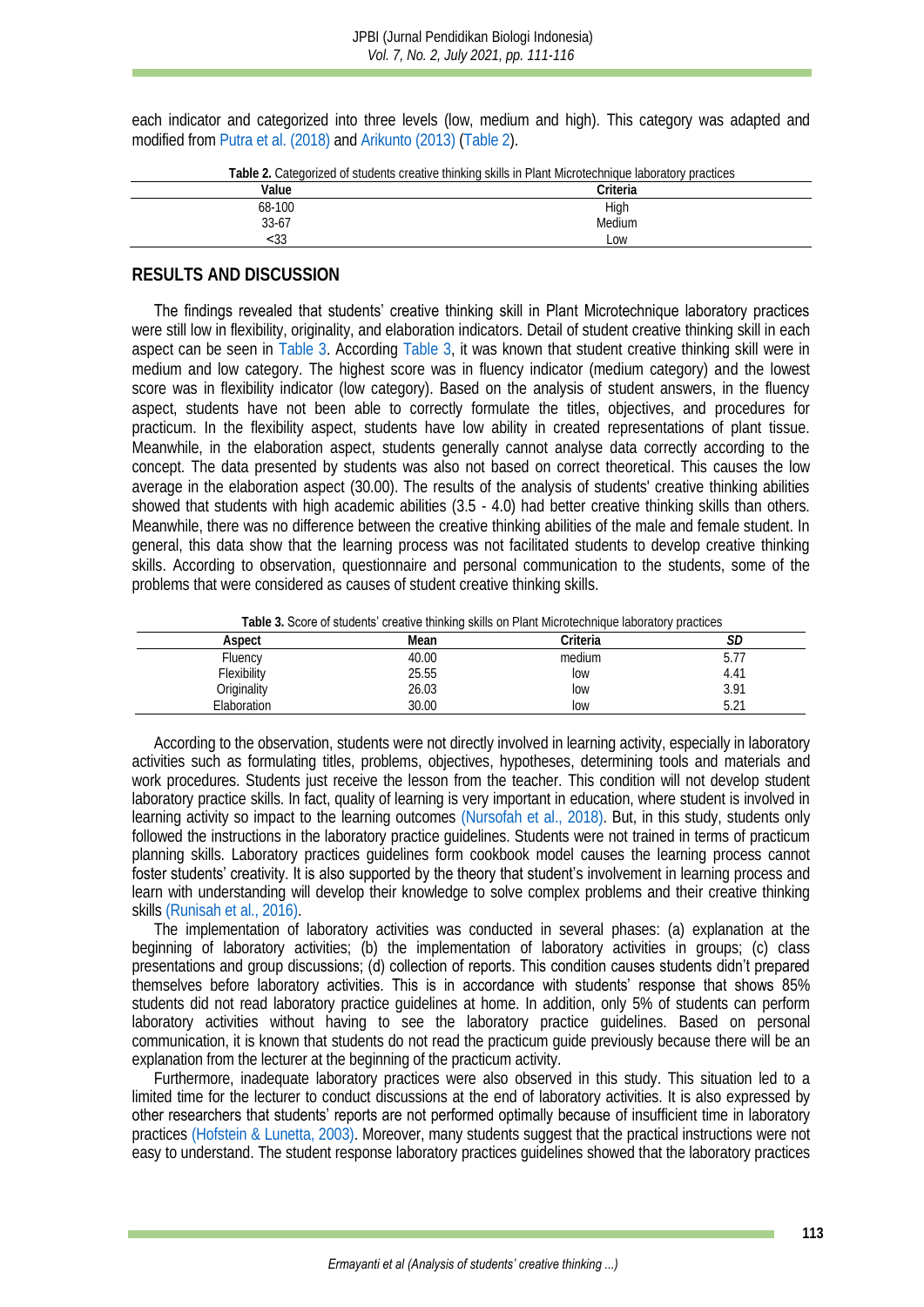guidelines help the students in practice (75%), but the questions in the laboratory practices guidelines do not help students to solve the problems (90%).

The findings of this study indicated that the learning process that were used in Plant Microtechnique laboratory practice was not relevant to improve creative thinking. The Plant Microtechnique course has not fully **empower students'** creative thinking skills, especially on the flexibility, originality, and elaboration aspects. In flexibility aspect, the students have not been able to describe and represent the characteristics of plant tissues in 2D, 3D or verbal forms accurately. In the aspect of originality, students were hard to arranging tools and materials as well as working steps in the laboratory practice related to the problems. Meanwhile, in the elaboration aspect, students are hard to argue related to solving the problems based on theoretical studies.

The previous studies indicated that aspects in creative thinking can be enhanced and developed by training [\(Zhou, 2012\)](#page-5-8). Therefore, to improve and develop creativity and students' creative problem solving in Plant Microtechnique laboratory practices, it is necessary to apply the instructional strategies that can stimulate and motivate students to be creative and actively use their knowledge in solve the complex problem. Learners need to apply their ability to generating idea and different alternatives to solve complex problem. Furthermore, the students should be directly involved in formulating objectives, structuring tools and materials, designing workings as well as create the results of a microscopic observation in a different form.

Empowerment of creative thinking skills must be a concern for all educators [\(Ülger, 2018\),](#page-5-6) including educators in universities. The reason, creative thinking skills include four skills in the 4C framework that must be possessed by society in the 21st Century. These skills also include higher-order thinking skills that can be the capital of students to face competition in today's era [\(Wall, 2015\).](#page-5-9) Through creative thinking skills, they will easily adapt to a changing environment. In addition, they will be able to solve various problems that they will face in the future [\(Thuneberg et al., 2018\).](#page-5-10)

In connection with the importance of empowering creative thinking skills, microteaching lectures must be designed to be innovative learning-based lectures. Several learning models that can be used as references in empowering creative thinking skills are project-based learning [\(Antika & Nawawi, 2017;](#page-4-13) [Putri et al., 2019;](#page-4-14) [Wijayati et al., 2019;](#page-5-11) [Yamin et al., 2020\)](#page-5-12) and problem-based learning models [\(Birgili, 2015;](#page-4-4) [Kardoyo et al.,](#page-4-15)  [2020;](#page-4-15) [Khoiriyah & Husamah, 2018;](#page-4-16) [Talat & Chaudhry, 2014;](#page-5-7) [Zhou, 2012\).](#page-5-8) Lecturers can raise problems before the Plant Microtechnique lecture begins. Lecturers can also direct students to create works from projects instructed by lecturers. This course design will also improve students' learning outcome (Ermayanti et al., 2020). In addition to the two learning models, Plant Microtechnique lecturers can also apply authentic inquiry learning. In this kind of learning, students are more trained to be able to strengthen their scientific skills because they are facilitated to carry out practical work like research conducted by real researchers [\(Waight &](#page-5-13)  Abd-El-Khalick, 2011). This learning has also been reported to be able to improve student competence [\(Fernandez, 2017\).](#page-4-18)

#### **CONCLUSION**

Research results show that students' creative thinking on Plant Microtechnique laboratory practices are not in accordance with the expected. Students' creative thinking skills are still in medium and low category. The findings also revealed that the learning process was not relevant to improve creative thinking in Plant Microtechnique laboratory practices. Some of the obstacles in the learning of Plant Microtechnique include: (i) the implementation of lectures is dominated by one-way communication; (ii) lectures and practicums guideline do not lead students to improve their creative thinking skills; and (iii) the practicum guide is recipe-based guideline; and (iv) an inadequate of laboratory practices. Therefore, to improve student creative thinking skills, the lecturer must develop the instructional strategies that can stimulate and motivate students to be creative and actively use their knowledge in solve the complex problem related Plant Microtechnique laboratory practices. Given the importance of the ability to think creatively in laboratory activities, the use of appropriate methods is needed to increase student creativity. Furthermore, the studies that involved the students in laboratory activities such as formulating titles, problems, objectives, hypotheses, determining tools and materials, and work procedures are needed.

#### **ACKNOWLEDGEMENT**

The authors would like to express gratitude to Universitas Sriwijaya, because this research was financially supported by a research grant (PNBP UNSRI 2019).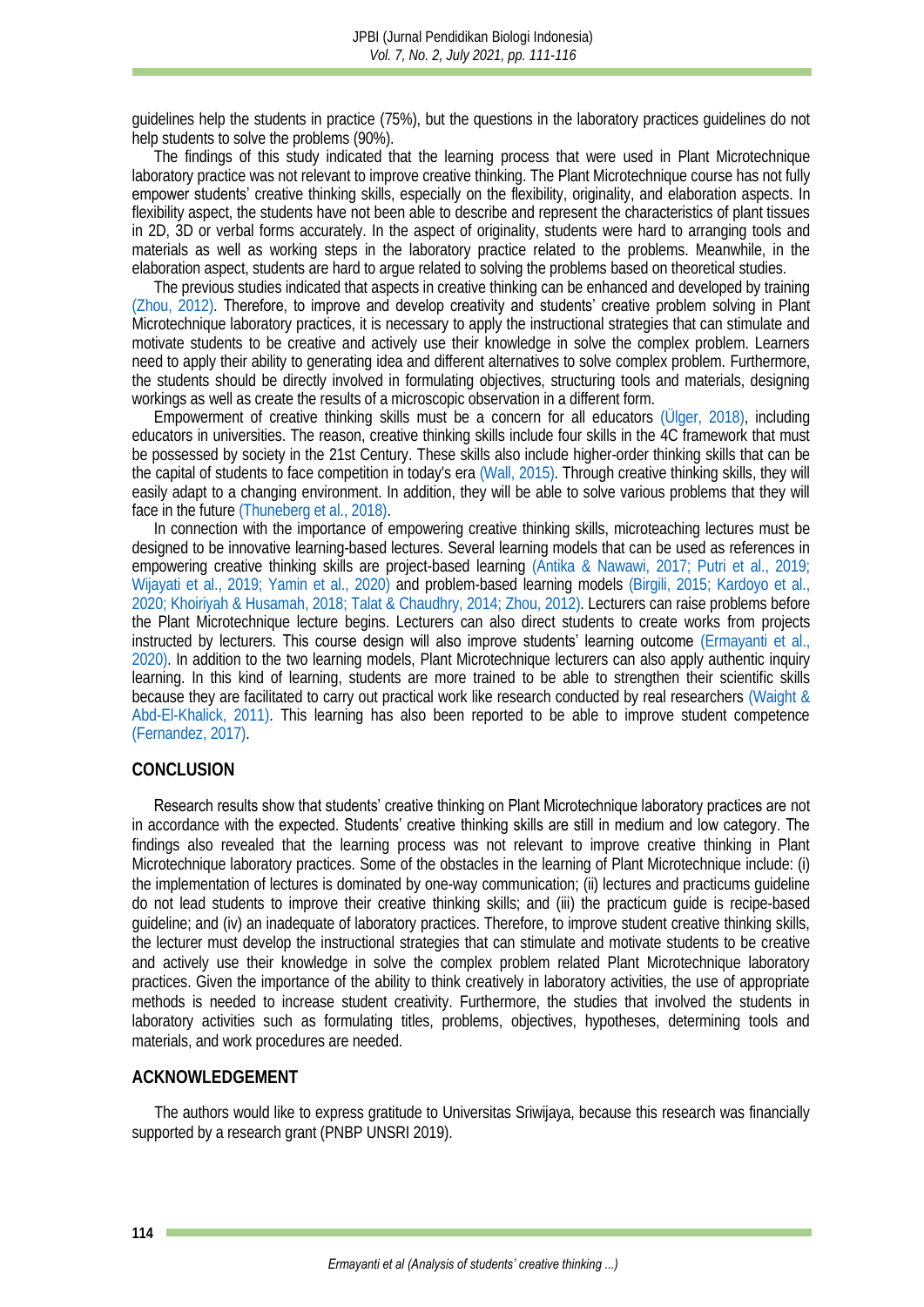## **REFERENCES**

- <span id="page-4-9"></span>Al-Sulaiman, N. (2009). Cross-cultural studies and creative thinking abilities. *Journal of Educational & Psychologic Scidnces*, *1*(1), 42–92. [https://fac.ksu.edu.sa/sites/default/files/cross-\\_cultural\\_studies.pdf](https://fac.ksu.edu.sa/sites/default/files/cross-_cultural_studies.pdf)
- <span id="page-4-13"></span>Antika, R. N., & Nawawi, S. (2017). The effect of project based learning model in Seminar course to student's creative thinking skills. *JPBI (Jurnal Pendidikan Biologi Indonesia)*, *3*(1), 72–79. [https://doi.org/10.](https://doi.org/10.22219/jpbi.v3i1.3905) [22219/jpbi.v3i1.3905](https://doi.org/10.22219/jpbi.v3i1.3905)
- <span id="page-4-11"></span>Arikunto, S. (2013). *Dasar-dasar evaluasi pendidikan* (2nd ed.). Bumi Aksara. [https://adoc.pub/arikunto-s-](https://adoc.pub/arikunto-s-2013-dasar-dasar-evaluasi-pendidikan-jakarta-bumi.html)[2013-dasar-dasar-evaluasi-pendidikan-jakarta-bumi.html](https://adoc.pub/arikunto-s-2013-dasar-dasar-evaluasi-pendidikan-jakarta-bumi.html)
- <span id="page-4-4"></span>Birgili, B. (2015). Creative and critical thinking skills in problem-based learning environments. *Journal of Gifted Education and Creativity*, *2*(2), 71–80[. https://doi.org/10.18200/JGEDC.2015214253](https://doi.org/10.18200/JGEDC.2015214253)
- <span id="page-4-5"></span>Chiu, I., & Salustri, F. A. (2010). Evaluating design project creativity in engineering design courses department of mechanical and industrial engineering associate professor department of mechanical and industrial engineering. *Canadian Engineering Education Association Annual Conference*, 1–6. <https://ojs.library.queensu.ca/index.php/PCEEA/article/download/3088/3026>
- <span id="page-4-0"></span>Crang, R., Lyons-Sobaski, S., & Wise, R. (2018). *Plant anatomy*. Springer International Publishing. <https://doi.org/10.1007/978-3-319-77315-5>
- <span id="page-4-1"></span>Ermayanti, E., Rustaman, N. Y., & Rahmat, A. (2017). Types of reasoning in framing based plant anatomy and it relation to spatial thinking. *Journal of Physics: Conference Series*, *812*(1), 012055. [https://](https://doi.org/10.1088/1742-6596/812/1/012055) [doi.org/10.1088/1742-6596/812/1/012055](https://doi.org/10.1088/1742-6596/812/1/012055)
- <span id="page-4-17"></span>Ermayanti, E., Santri, D. J., Dewi, S. P., & Riyanto, R. (2020). Effectiveness of practicum-based project in enhancing students' learning outcomes in Plant Micro-Technique Courses. *Proceedings of the 4th Sriwijaya University Learning and Education International Conference (SULE-IC 2020)*, 38–43. <https://doi.org/10.2991/assehr.k.201230.080>
- <span id="page-4-18"></span>Fernandez, F. B. (2017). Action research in the physics classroom: the impact of authentic, inquiry based learning or instruction on the learning of thermal physics. *Asia-Pacific Science Education*, *3*(1), 1–20. <https://doi.org/10.1186/s41029-017-0014-z>
- <span id="page-4-12"></span>Hofstein, A., & Lunetta, V. N. (2003). The laboratory in science education: Foundations for the twenty-first century. *Science Education*, *88*(1), 28–54[. https://doi.org/10.1002/sce.10106](https://doi.org/10.1002/sce.10106)
- <span id="page-4-8"></span>Jia, X., Li, W., & Cao, L. (2019). The role of metacognitive components in creative thinking. *Frontiers in Psychology*, *10*.<https://doi.org/10.3389/fpsyg.2019.02404>
- <span id="page-4-15"></span>Kardoyo, K., Nurkhin, A., Muhsin, M., & Pramusinto, H. (2020). Problem-based learning strategy: Its impact on students' critical and creative thinking skills. *European Journal of Educational Research*, *9*(3), 1141– 1150.<https://doi.org/10.12973/eu-jer.9.3.1141>
- <span id="page-4-16"></span>Khoiriyah, A. J., & Husamah, H. (2018). Problem-based learning: Creative thinking skills, problem-solving skills, and learning outcome of seventh grade students. *JPBI (Jurnal Pendidikan Biologi Indonesia)*, *4*(2), 151–160.<https://doi.org/10.22219/jpbi.v4i2.5804>
- <span id="page-4-2"></span>Koehler, A. M., Larkin, M. T., & Shew, H. D. (2020). Under the scope: Microscopy techniques to visualize plant anatomy & measure structures. *The American Biology Teacher*, *82*(4), 257–260. [https://doi.org/](https://doi.org/10.1525/abt.2020.82.4.257) [10.1525/abt.2020.82.4.257](https://doi.org/10.1525/abt.2020.82.4.257)
- <span id="page-4-3"></span>Kuo, F. R., & Hwang, G. J. (2014). A five-phase learning cycle approach to improving the web-based problem-solving performance of students. *Educational Technology and Society*, *17*(1), 169–184. [https://](https://www.jstor.org/stable/jeductechsoci.17.1.169) [www.jstor.org/stable/jeductechsoci.17.1.169](https://www.jstor.org/stable/jeductechsoci.17.1.169)
- <span id="page-4-7"></span>Lin, C. S., & Wu, R. Y. W. (2016). Effects of web-based creative thinking teaching on students' creativity and learning outcome. *Eurasia Journal of Mathematics, Science and Technology Education*, *12*(6), 1675– 1684.<https://doi.org/10.12973/eurasia.2016.1558a>
- <span id="page-4-6"></span>Nursofah, N., Komala, R., & Rusdi, R. (2018). The effect of research based learning model and creative thinking ability on students learning outcomes. *Indonesian Journal of Science and Education*, *2*(2), 168–173.<https://doi.org/10.31002/ijose.v2i2.584>
- <span id="page-4-10"></span>Putra, H. D., Akhdiyat, A. M., Setiany, E. P., & Andiarani, M. (2018). Kemampuan berpikir kreatif matematik siswa SMP di Cimahi. *Kreano, Jurnal Matematika Kreatif-Inovatif*, *9*(1), 47–53. [https://doi.org/10.](https://doi.org/10.15294/kreano.v9i1.12473) [15294/kreano.v9i1.12473](https://doi.org/10.15294/kreano.v9i1.12473)
- <span id="page-4-14"></span>Putri, S. U., Sumiati, T., & Larasati, I. (2019). Improving creative thinking skill through project-based-learning in science for primary school. *Journal of Physics: Conference Series*, *1157*, 022052. [https://doi.org/](https://doi.org/10.1088/1742-6596/1157/2/022052) [10.1088/1742-6596/1157/2/022052](https://doi.org/10.1088/1742-6596/1157/2/022052)